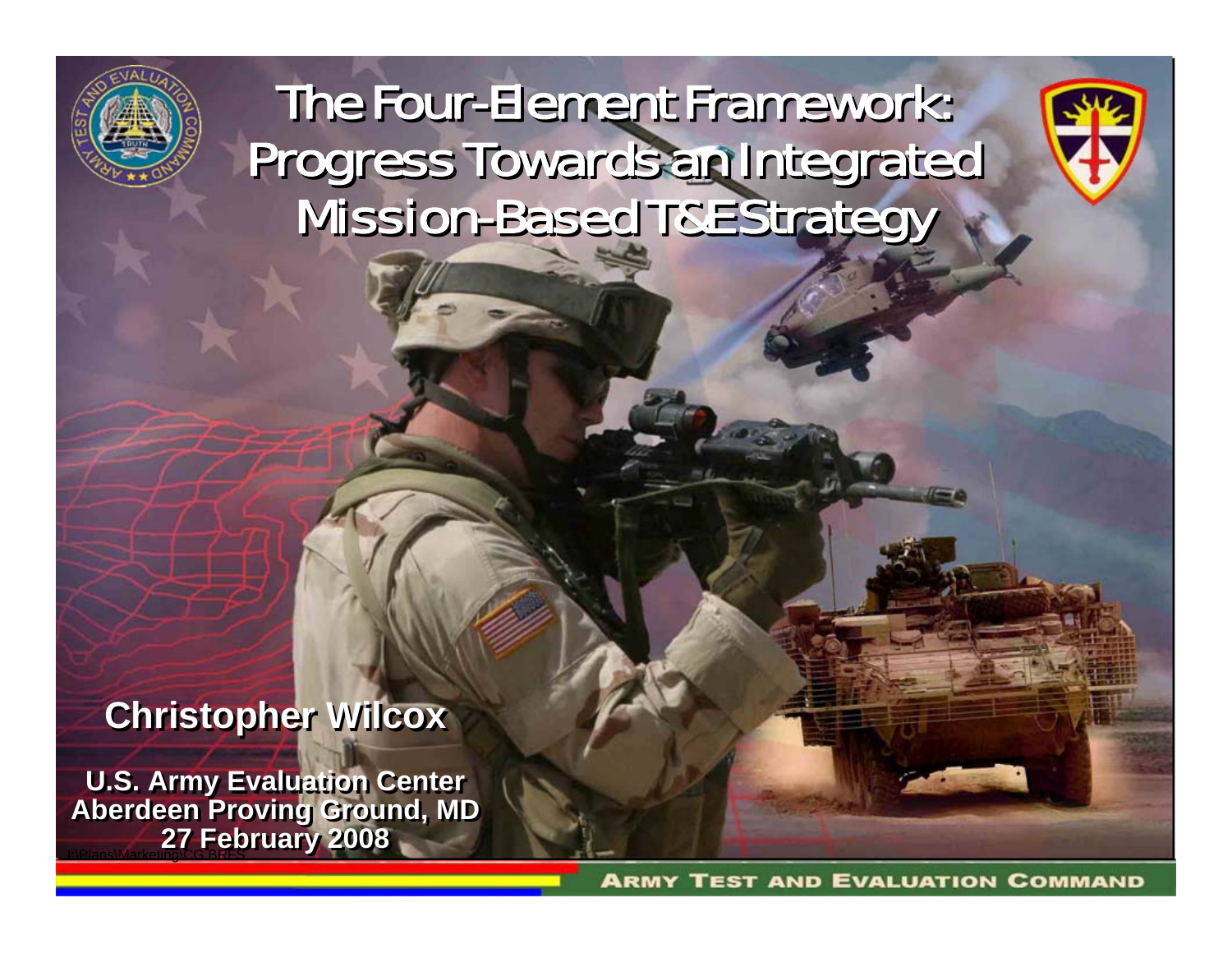





**2**

- Accomplishments
- Four-Element Framework (4-EF) Overview
- Improvements made to the:
	- Mission Element
	- System Element
	- Mission to System Interface
	- Evaluation Element
	- Test Element
- Detailed Development of the 4-EF Execution
- Mission-Based Test and Evaluation Strategy
- Summary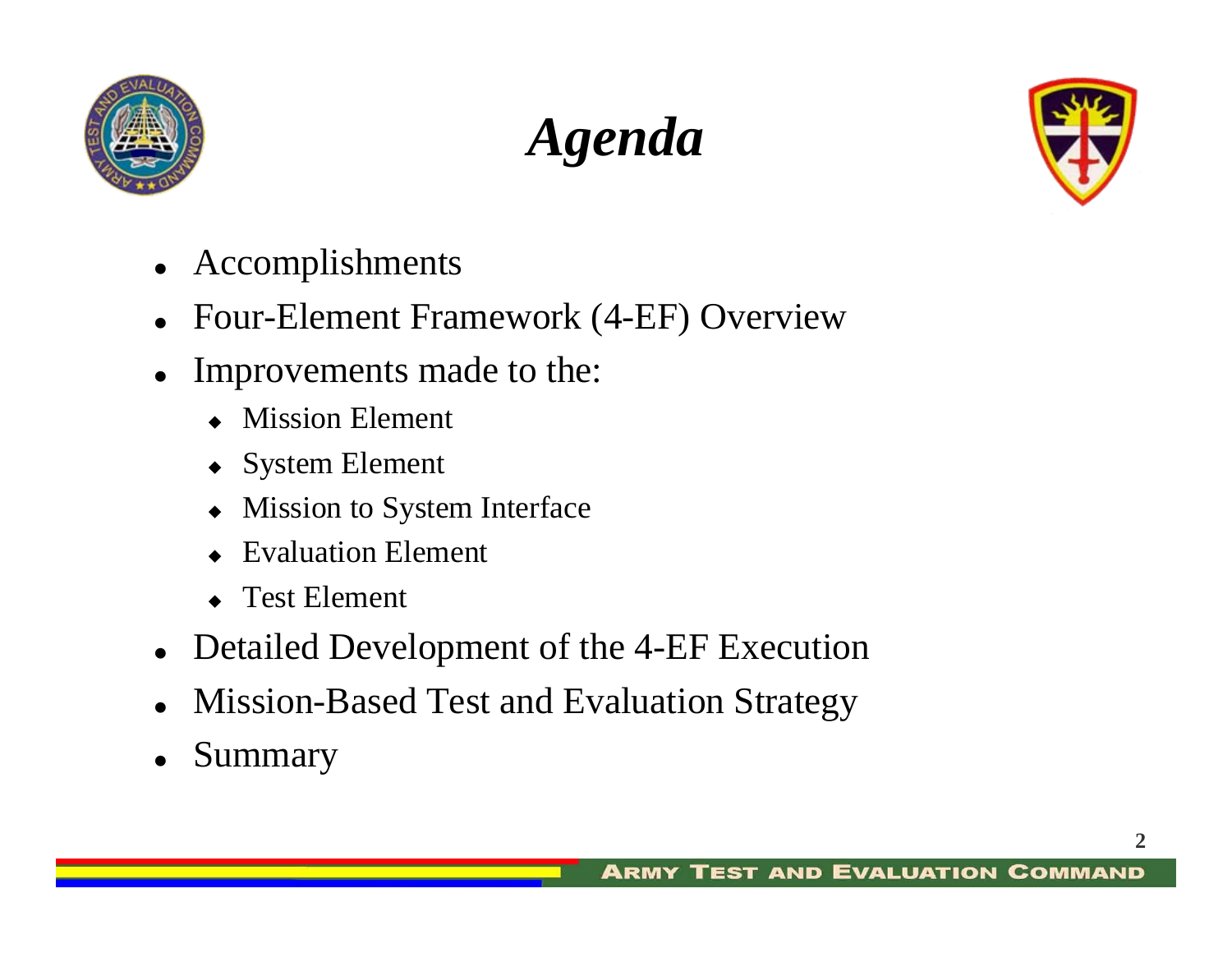

## *Accomplishments*



**3**

- Briefed at 23rd NDIA National T&E Conference, 13 March 2007
- CH-47F Case Study (completed)
	- Applied 4-EF to the evaluation of the CH-47F.
	- Modified the construct of the all four elements (mission, system, evaluation and test).
	- Verified the modified element designs by producing a 4-EF designed System Evaluation Plan (SEP).
- Joint Cargo Aircraft Case Study (ongoing)
	- Started application of 4-EF to the evaluation of the JCA.
	- Validated design of the mission and system elements by producing them .
	- Continuing to develop evaluation and test elements on road to producing 4- EF designed SEP.
- Held Mission-Based T&E Strategy Summit  $(5<sup>th</sup>-6<sup>th</sup>$  Feb 08)
	- Path Ahead: Integrate Demonstrate Coordinate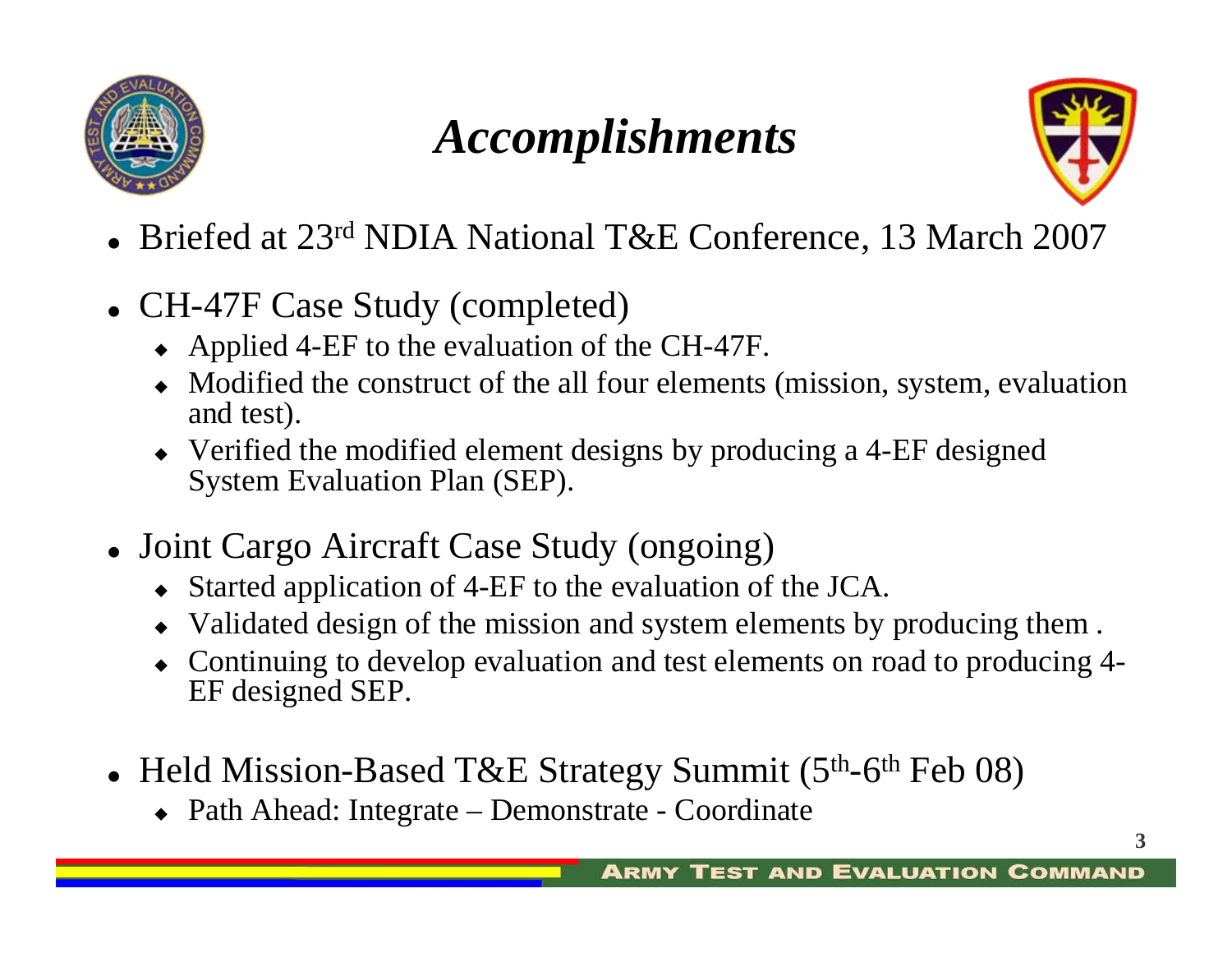

Elements Mission

• System

• Evaluation





**4**



Test

### Interfaces

- Mission to System
	- How the system supports the mission tasks.
	- Gives operational conditions and linkages.
- Mission to Evaluation
	- How operational tasks are evaluated.
	- Gives operational conditions.
- System to Evaluation
	- How system performance is evaluated.
- Evaluation to Test
	- How the data supports the evaluation.

### Traces

- Planning starts at the mission element, progresses through the system and evaluation elements and ends at the test element.
- Execution of the T&E effort starts at the test element, progresses through the evaluation and system elements and ends at the mission element.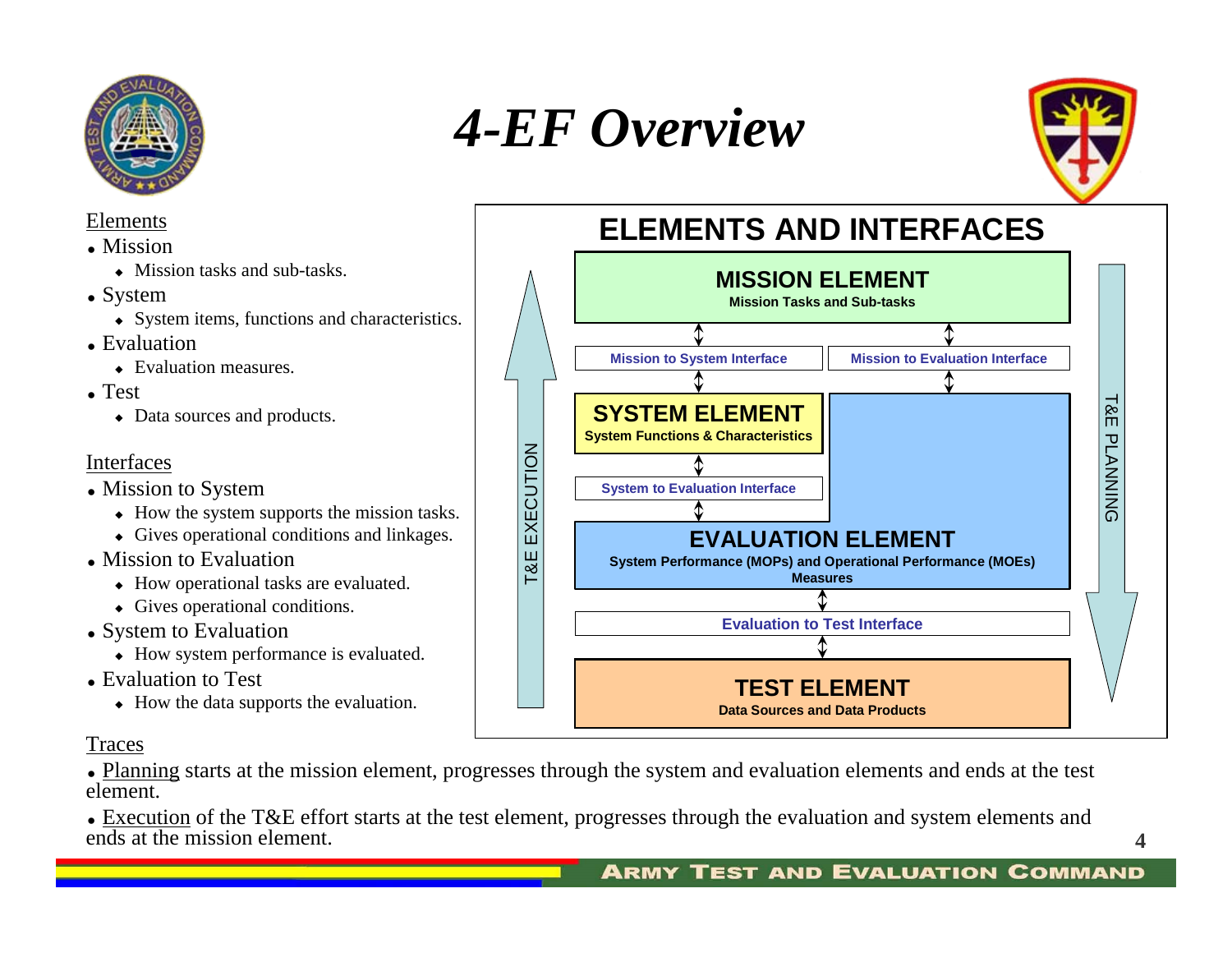

# *Mission Element*



**5**

### Purpose

To describe unit mission and tasks required to accomplish that mission.

### Components

 Task: A task is defined as a discrete actionthat the unit (system and its operators) must perform in order to accomplish its mission. For example: communicate with ground unit.

 Task Levels: Orderly breakdown of the mission into tasks and sub-tasks.

Three types of tasks were identified in order to assess impact of the task on overall mission performance.

- **Mission Execution Tasks**
- **Conditional Mission Tasks**
- **Mission Enabling Tasks**

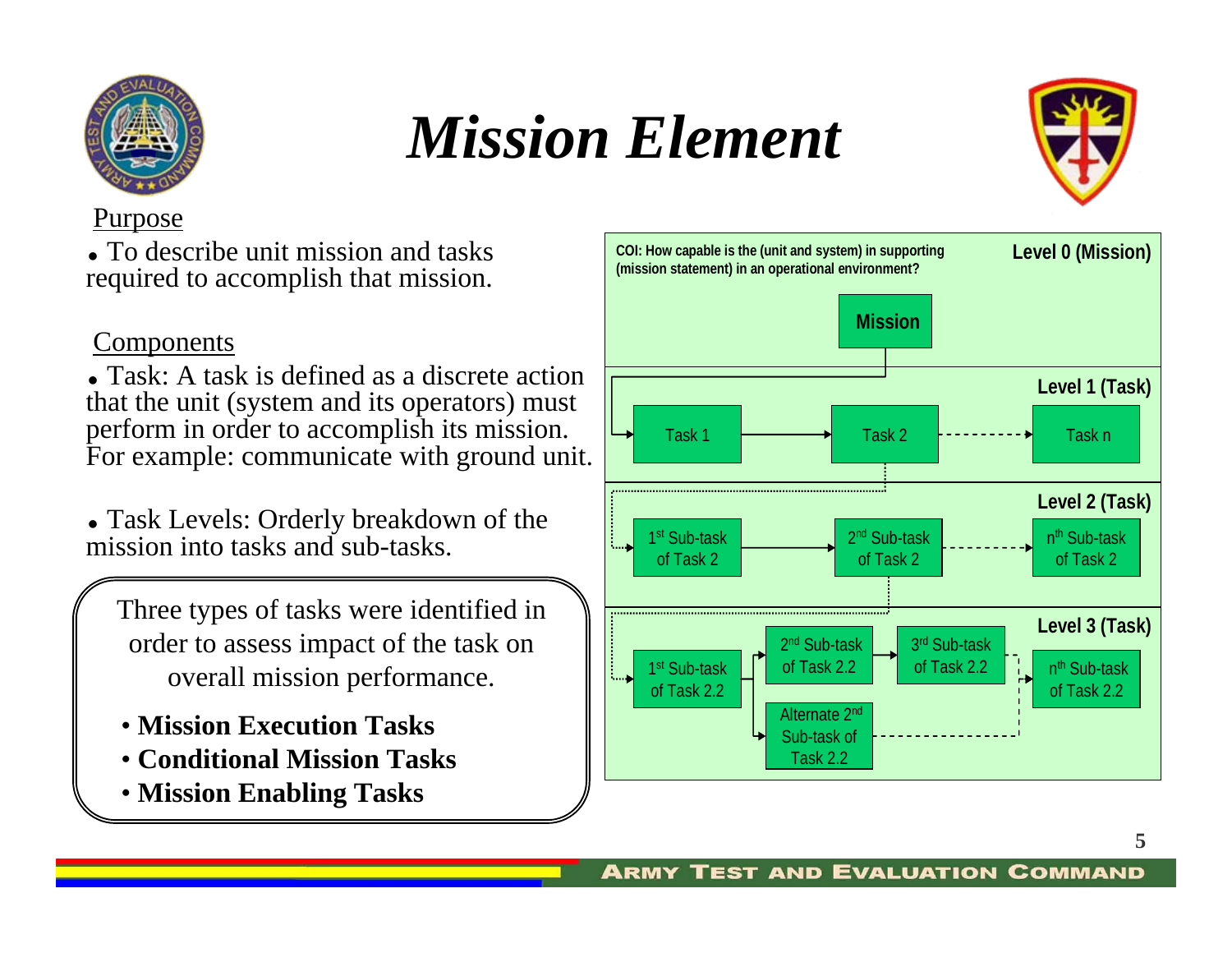

## *Mission Element Task Type Definitions*



**6**

Mission execution tasks.

- Tasks that describe a discrete action that the unit (system and its operators) must perform in order to accomplish its main mission.
- Examples: Navigate, ID Target, Send BDA message, etc.

Conditional mission tasks.

- Tasks that are performed during the mission that become required due to some influencing condition. They are not normally required to successfully execute the mission.
- ٠ Examples: Avoid threat missile, Extinguish engine fire, etc.

Mission enabling tasks.

- Tasks that enable the mission execution and conditional tasks to be performed. They usually occur before or after the mission.
- ◆ Examples: Training, Maintain, etc.

1. When aggregated along with system enabling characteristics.



### **ARMY TEST AND EVALUATION COMMAND**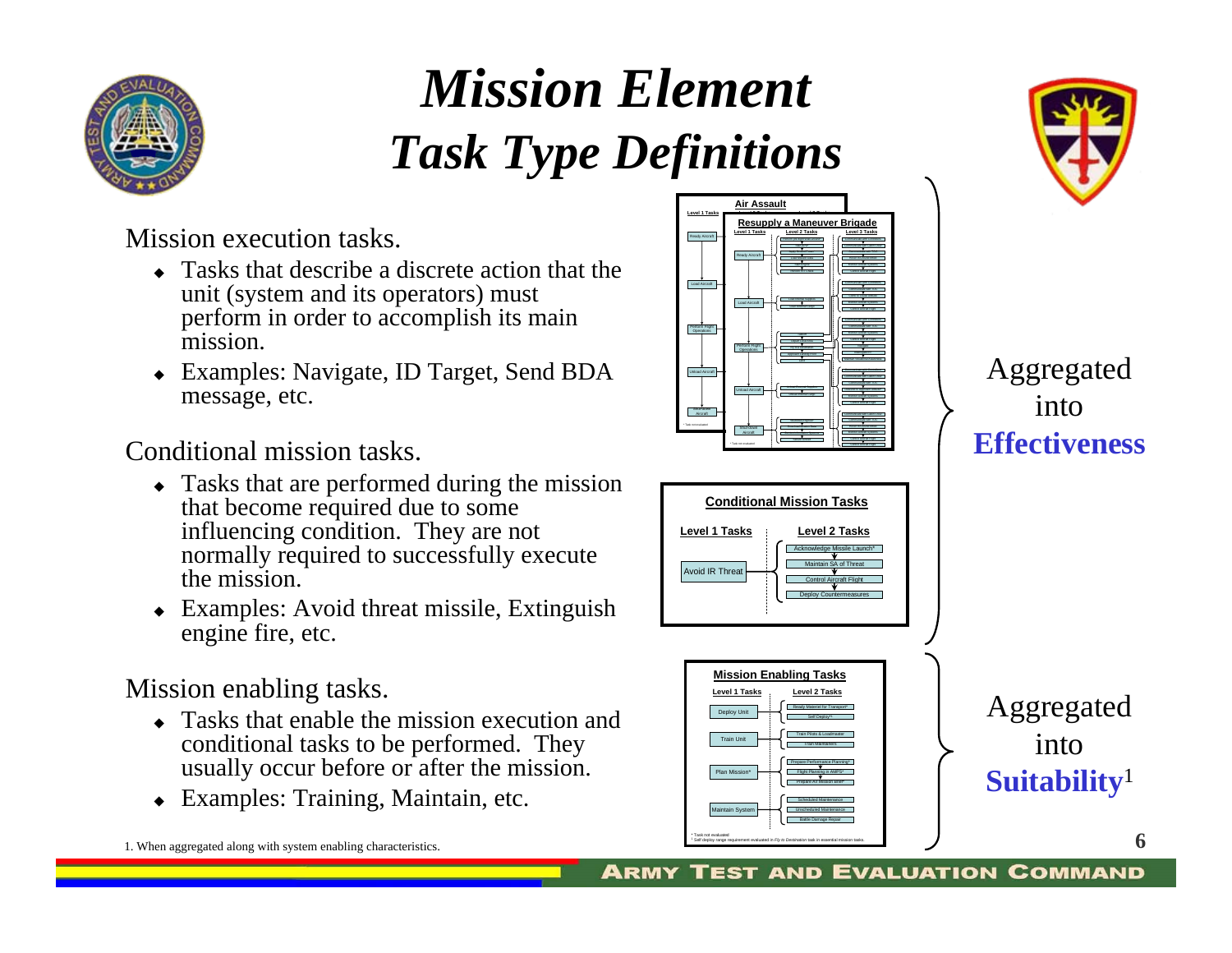

## *System Element*



**7**

### Purpose

• To describe the system and the system functions and characteristics.

### Components

• System Items: Makeup of the system and sub-systems.

• System Functions: Description of the function an item must perform in support of the mission.

> Added system "characteristics" to  $\blacksquare$ accommodate suitability attributes (reliability, maintainability, etc.).

• **System Characteristics: Description of a particular quality of the system that affects whether the item can perform a function.**

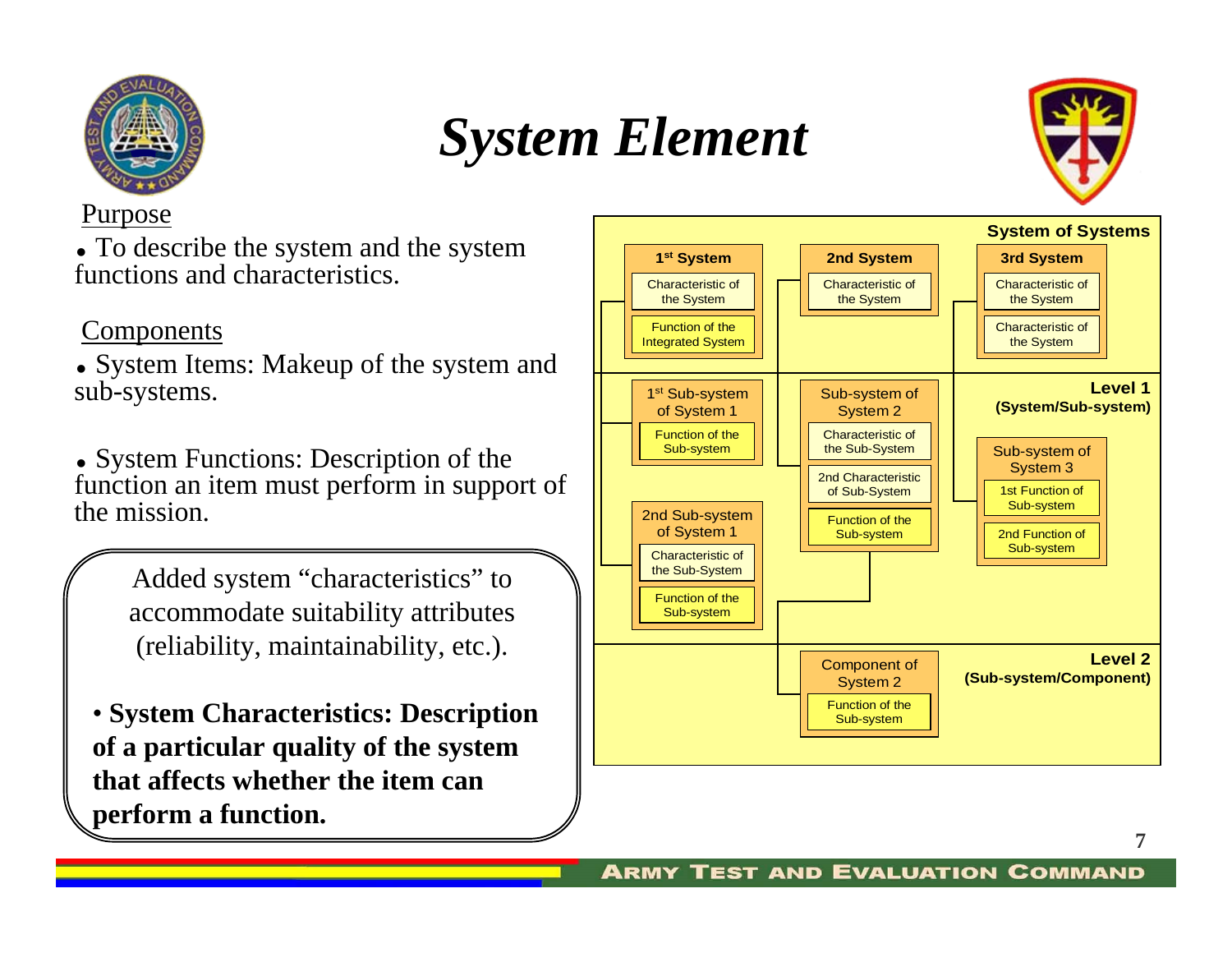

# *Mission to System Interface*



**8**

### Purpose

 To describe how the mission tasks relate to thesystem attributes (functions and characteristics).

### Components

• Input Rule: Description of how the system items relate to the mission task. Uses logical input rules, such as AND and OR to describe links to more than one system or function.

• Conditions: Description of the physical, military, and civil variations that affect performance of a task. Comprise the operational test conditions used in DT and OT. For example; weather conditions, countermeasures, urban environment, etc.

Some system characteristics will affect all tasks. These are labeled **"mission enabling characteristics" and are aggregated with mission enabling tasks to assess suitability.**

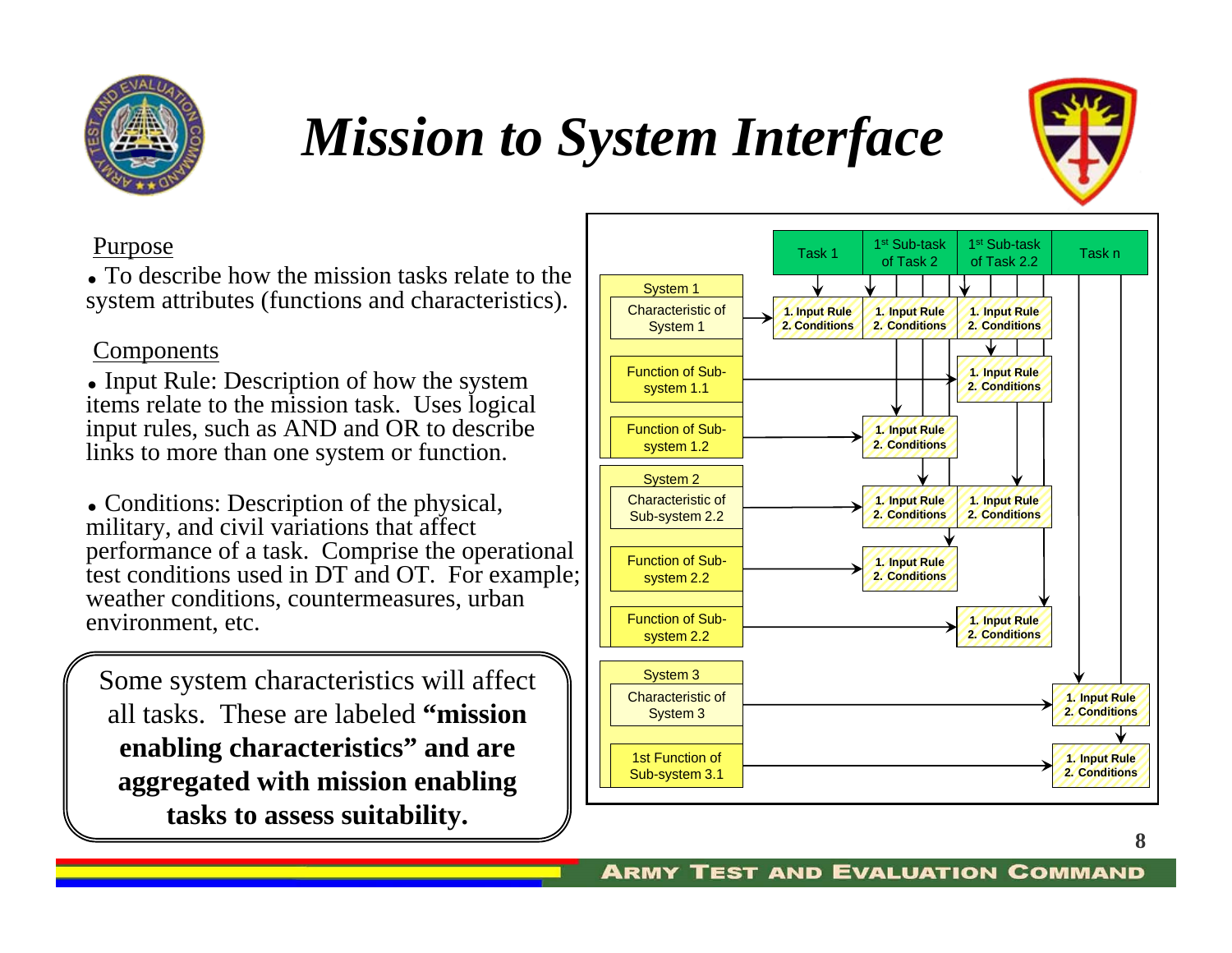

# *Evaluation Element*



**9**

Purpose

To describe the evaluation measures and how they relate to mission tasks and system attributes.

Components

- Standard: Acceptable performance of the system attribute or mission task in terms of the MOE/MOP.
- Link to System-focused COI/C: Column in the evaluation element that identifies which MOE/Ps

are used to evaluate the system-focused COI/C.

Re-aligned evaluation measures to distinguish evaluation of system performance from task capabilities and facilitate planning**.**

• **Measure of Effectiveness (MOE): Measure used to evaluate operational capability (task capability).**

• **Measure of Performance (MOP): Measure used to evaluate system attribute performance.**

|  |                                      | COI: Does the (system) perform (system capability)?   | Task <sub>1</sub>                       | 1 <sup>st</sup> Sub-<br>task of<br>Task 2 | 1 <sup>st</sup> Sub-<br>task of<br><b>Task 2.2</b> |                                        |
|--|--------------------------------------|-------------------------------------------------------|-----------------------------------------|-------------------------------------------|----------------------------------------------------|----------------------------------------|
|  | Standard<br>for<br><b>MOP</b>        | <b>MOP</b> for Characteristic<br>of System 1          | Characteristic<br>of System 1           | <b>Input Rule</b><br><b>Conditions</b>    | <b>Input Rule</b><br><b>Conditions</b>             | <b>Input Rule</b><br><b>Conditions</b> |
|  | Standard<br>for<br><b>MOP</b>        | 1 <sup>st</sup> MOP for Function of<br>Sub-system 1.1 | <b>Function of</b>                      | <b>Input Rule</b><br><b>Conditions</b>    |                                                    | <b>Input Rule</b>                      |
|  | Standard<br>for<br><b>MOP</b>        | 2 <sup>nd</sup> MOP for Function of<br>Sub-system 1.1 | Sub-system<br>1.1                       |                                           |                                                    | Conditions                             |
|  | Standard<br>for<br><b>MOP</b>        | <b>MOP</b> for Characteristic<br>of System 2          | Characteristic<br>of Sub-system<br>2.2  |                                           | <b>Input Rule</b><br><b>Conditions</b>             | <b>Input Rule</b><br><b>Conditions</b> |
|  | Standard<br>for<br><b>MOP</b>        | <b>MOP</b> for Function of<br>Sub-system 2.2          | <b>Function of</b><br>Sub-system<br>2.2 |                                           | <b>Input Rule</b><br><b>Conditions</b>             |                                        |
|  | Standard<br>for<br><b>MOP</b>        | <b>MOP</b> for Function of<br>Sub-system 2.2          | <b>Function of</b><br>Sub-system<br>2.2 |                                           |                                                    | <b>Input Rule</b><br><b>Conditions</b> |
|  | <b>Standard</b><br>for<br><b>MOE</b> | MOE for Sub-task of Task 2                            |                                         | <b>Conditions</b>                         |                                                    |                                        |
|  | <b>Standard</b><br>for<br><b>MOE</b> | MOE for Sub-task of Task 2.2                          |                                         |                                           | <b>Conditions</b>                                  |                                        |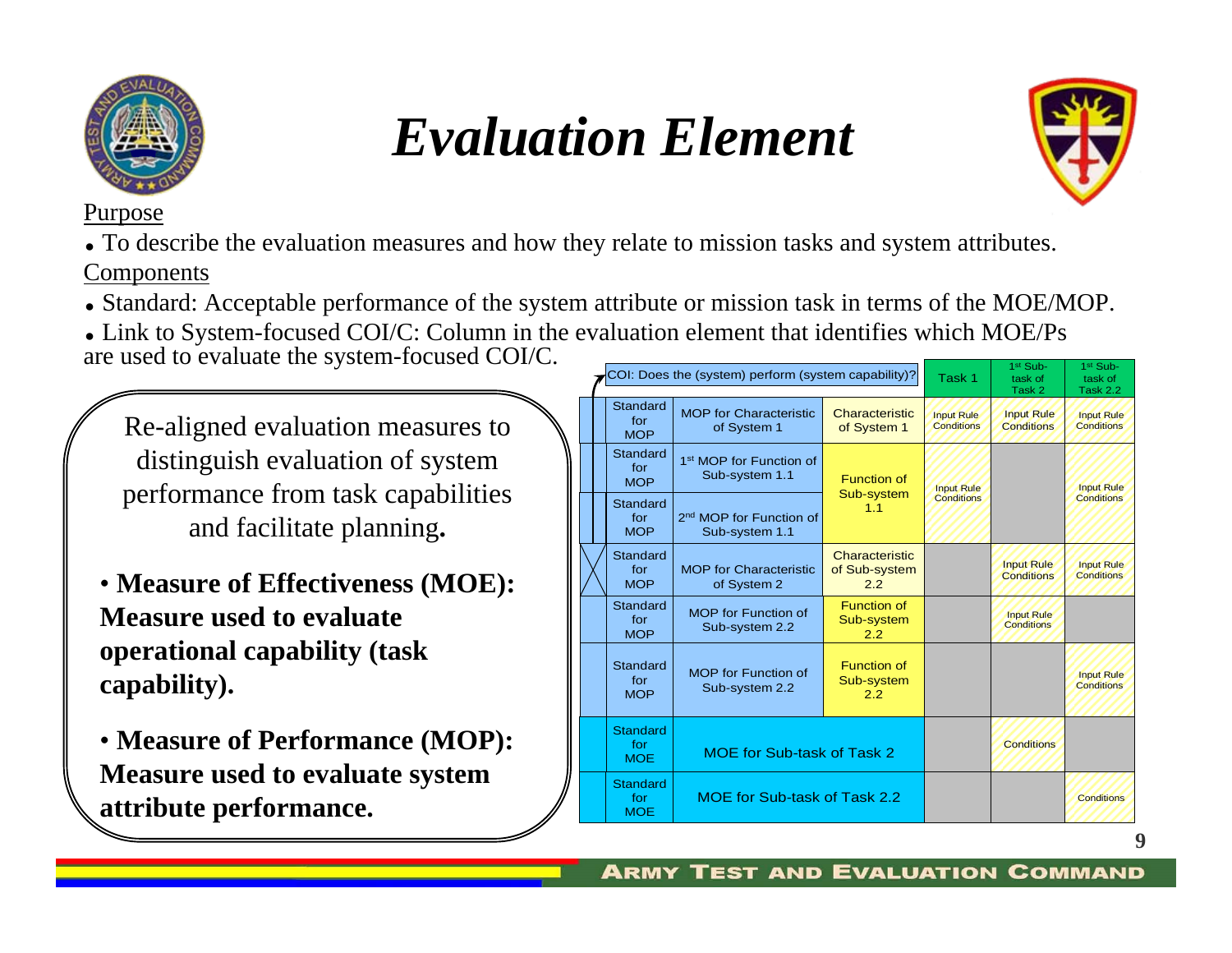### **10***System Evaluation Plan Evaluation Planing Construct* Level 1 Task**MOE** System & Function/ **Characteristic MOP** COI/Cs**MOE MOP ESS**Level 2 Task• All results aggregated into: - is/is not effective, - is/is not suitable, and - is/is not survivable.• Capabilities and limitations presented at the mission level.• **Can be aggregated into ESS**. Effectiveness = execution & conditional tasks.Suitability = enabling tasks & characteristics. • ESS evaluation based on **critical issues and criteria**.• Mission capabilities and limitations **based on execution of ALL tasks** necessary to accomplish the mission. • COI/Cs addressed through evaluation of tasks. - COIs are a sub-set of tasks or system function/characteristics.• MOEs are a roll-up of MOPs. - Can be operational in nature. - Sometimes technical innature in order to support criterion. - Not necessarily "measures" since they are aggregations. • MOEs are a measure of task accomplishment. - **Always operational in nature**. - Truer to DAU definition of a MOE; "Measure designed to correspond to accomplishment of mission objectives and achievement of desired results."• MOPs are tested and evaluated.- Sometimes technical in nature- Sometimes operational in nature. (OT measures). • MOPs are a measure of system performance. - **Always technical in nature**. - Truer to DAU definition of a MOP; "Measure of a systems performance expressed as speed, payload, range, time on station, frequency, or other distinctly quantifiable performance features." • Lower level tasks evaluated to determine operational and system performance on overarching task. - **Allows T&E at right level of fidelity**. Current Evaluation Construct | 4-EF Evaluation Construct **Mission** $\ddot{\cdot}$ …<br>…<br>… …  $\mathop{:\rule{1pt}{0pt}\text{}}$ …

### **ARMY TEST AND EVALUATION COMMAND**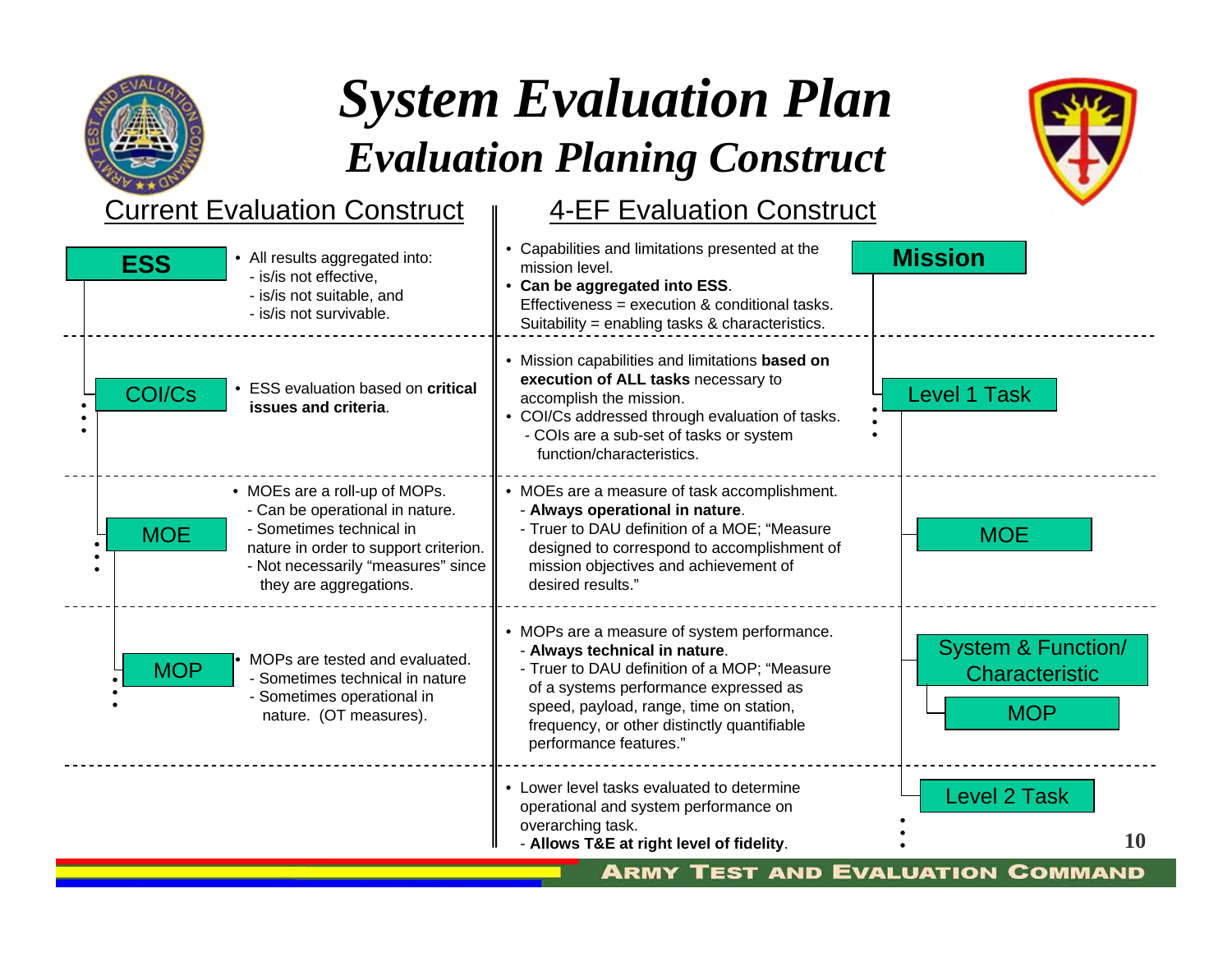





### Purpose

 To describe the data products, the sources of the data products, and how they relate to the evaluation element's MOPs.

### Components

• Link to MOPs: Description of which data products support which MOPs.

• Data Products: Specific data packet obtained though a data source satisfying a MOP data requirement.

• Data Sources: The specific source of a data product.



Test element "time phased" to **facilitate assessment of T&E program** and to describe an integrated T&E plan where the **most appropriate data is used at the most appropriate time**.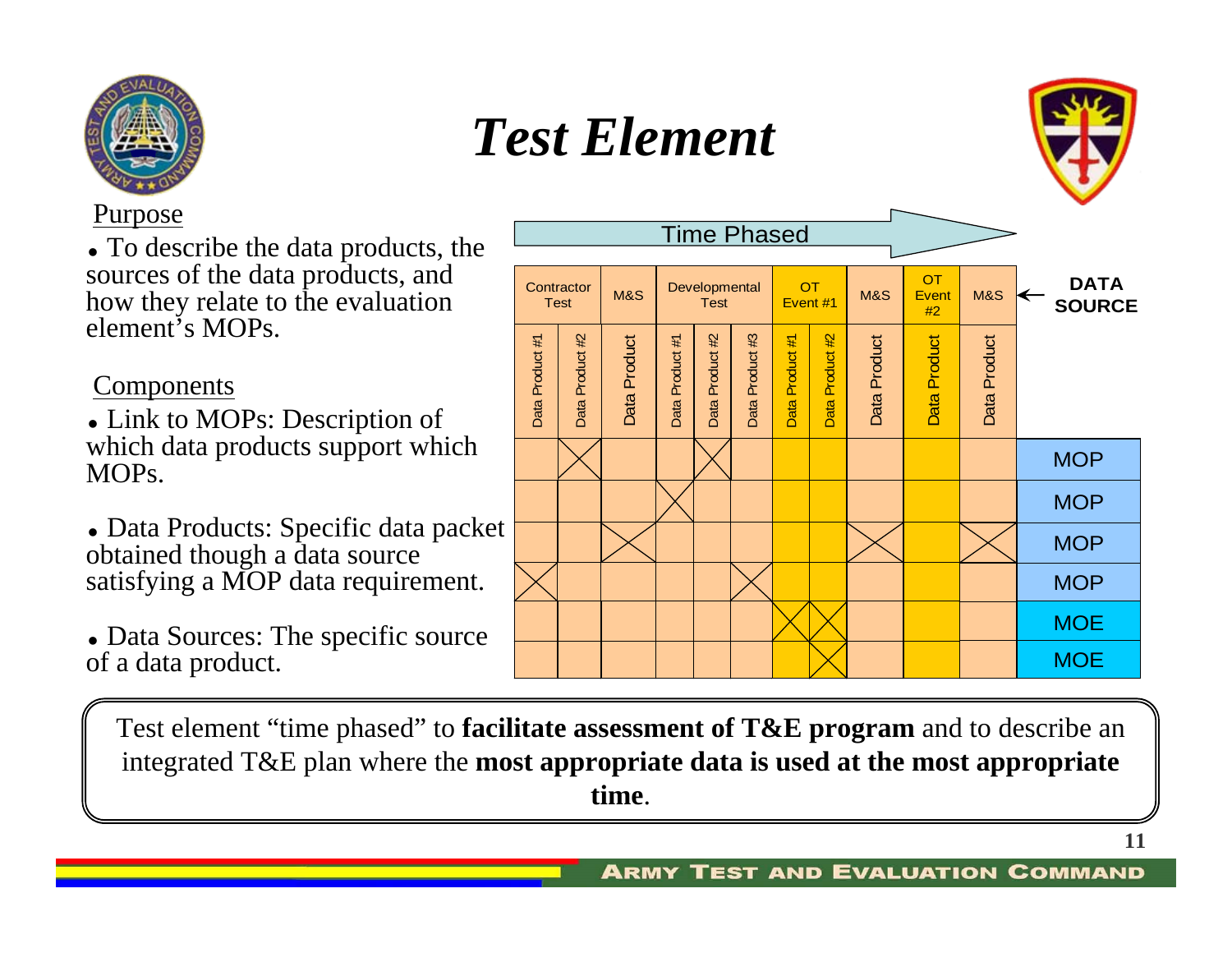

## *System Evaluation Plan Test Planning Construct*



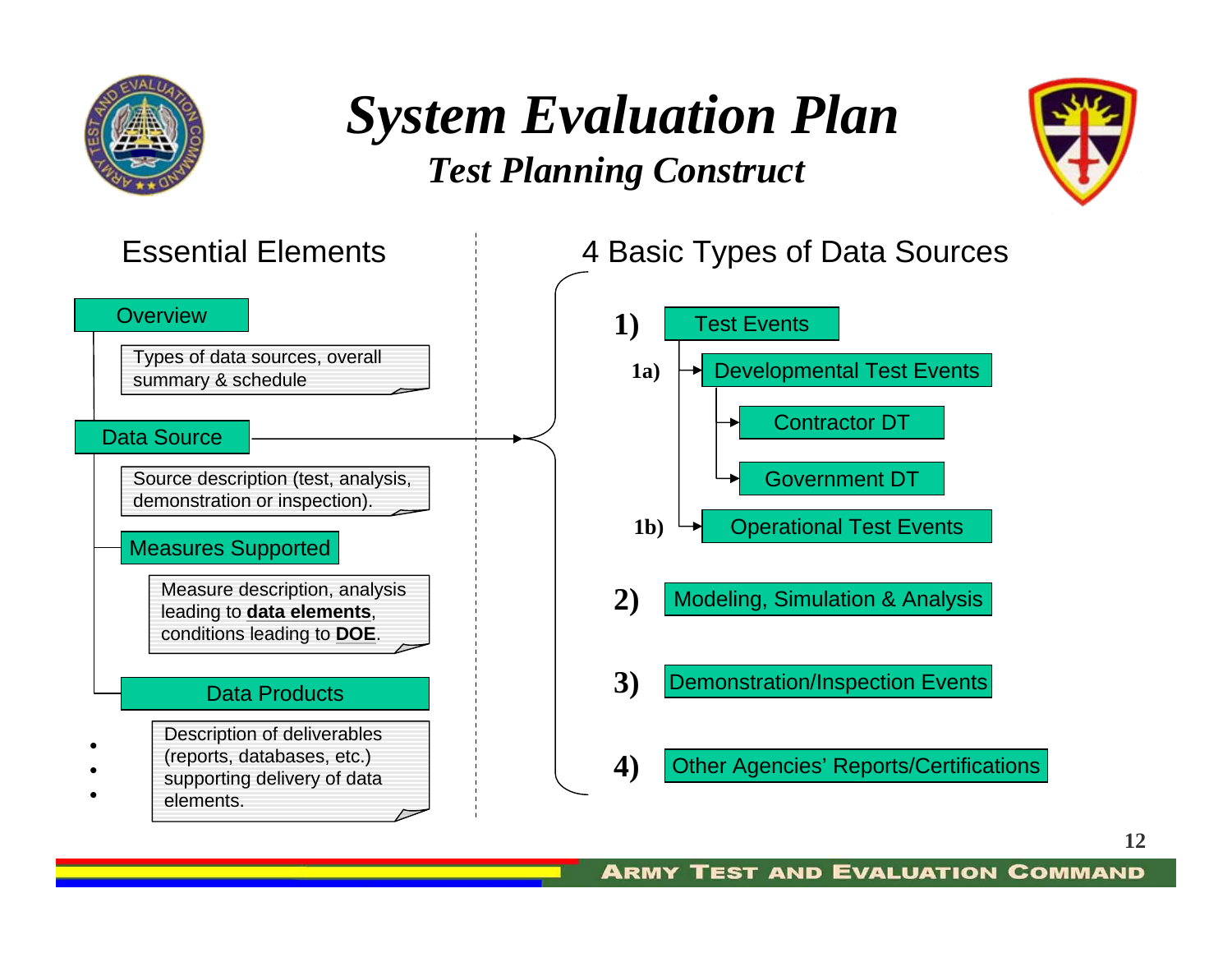

## *4-EF Execution(AKA "The 3 Questions")*

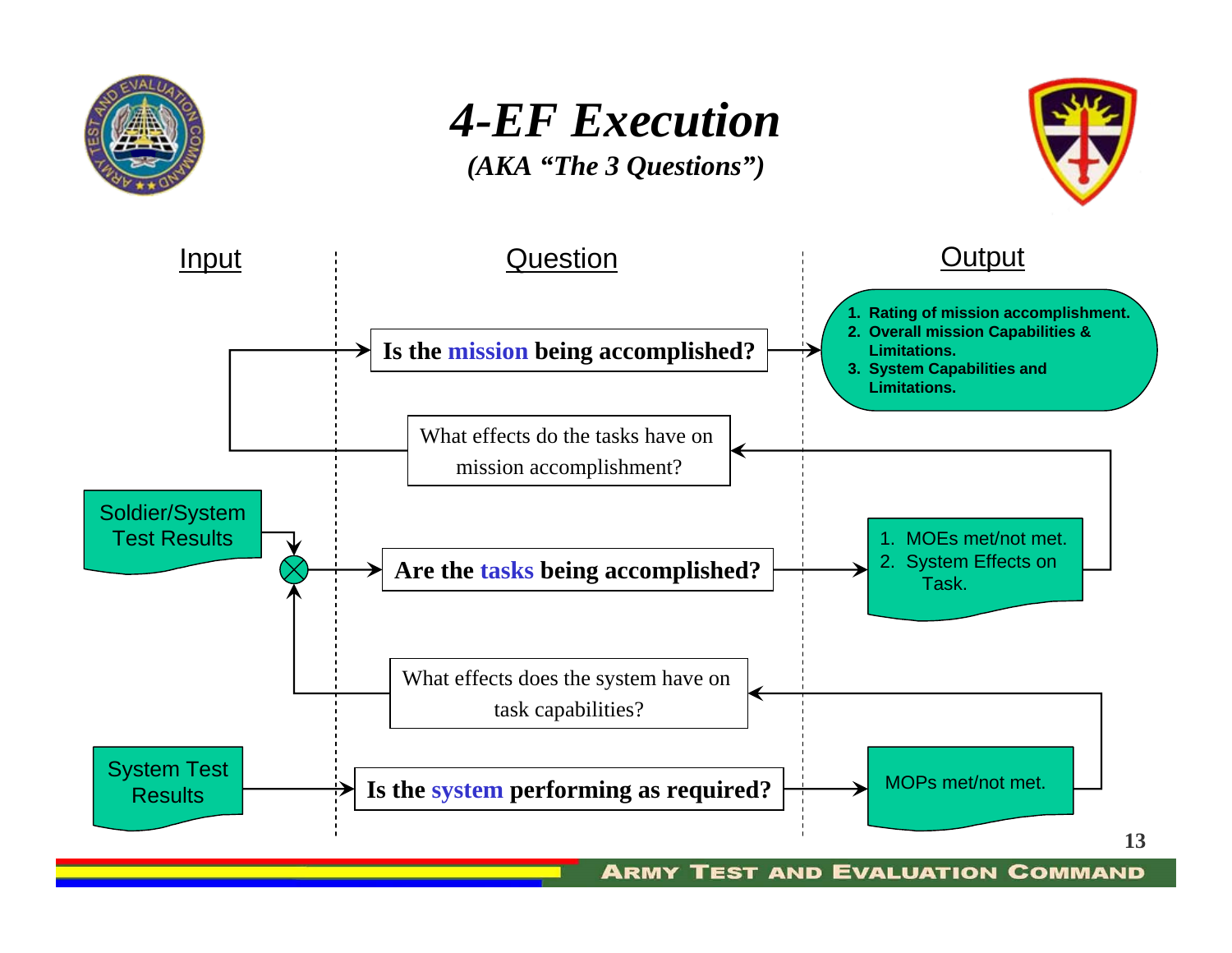

### **ARMY TEST AND EVALUATION COMMAND**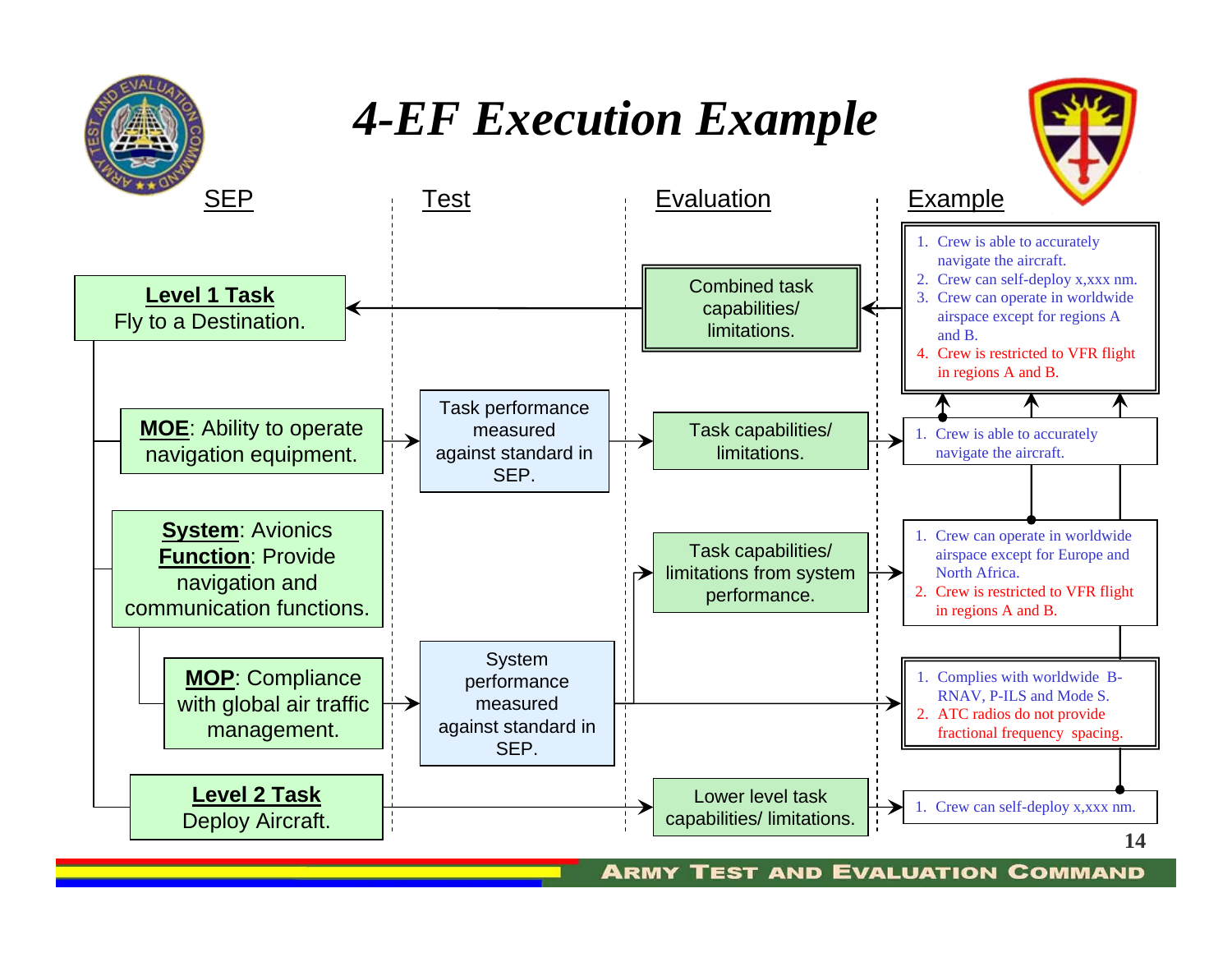## *4-EF Execution*





## *Mission Capability Scale Ongoing Development*

- Each mission task is examined in two areas:
	- ◆ Does the system support task accomplishment, and
	- ٠ Does the task support mission objectives & required capabilities?
- Rating scale is similar to Cooper-Harper or Bedford Workload Scales.
- Rating scale not sequential in order to reflect higher importance of task meeting mission objectives vs. system meeting task requirements.
- Lower the number, the better the mission performance.



Concept being assessed for:

- •**Functionality: Can the ATEC system team apply the methodology?**
- •**Quality: Are the results repeatable and meaningful?**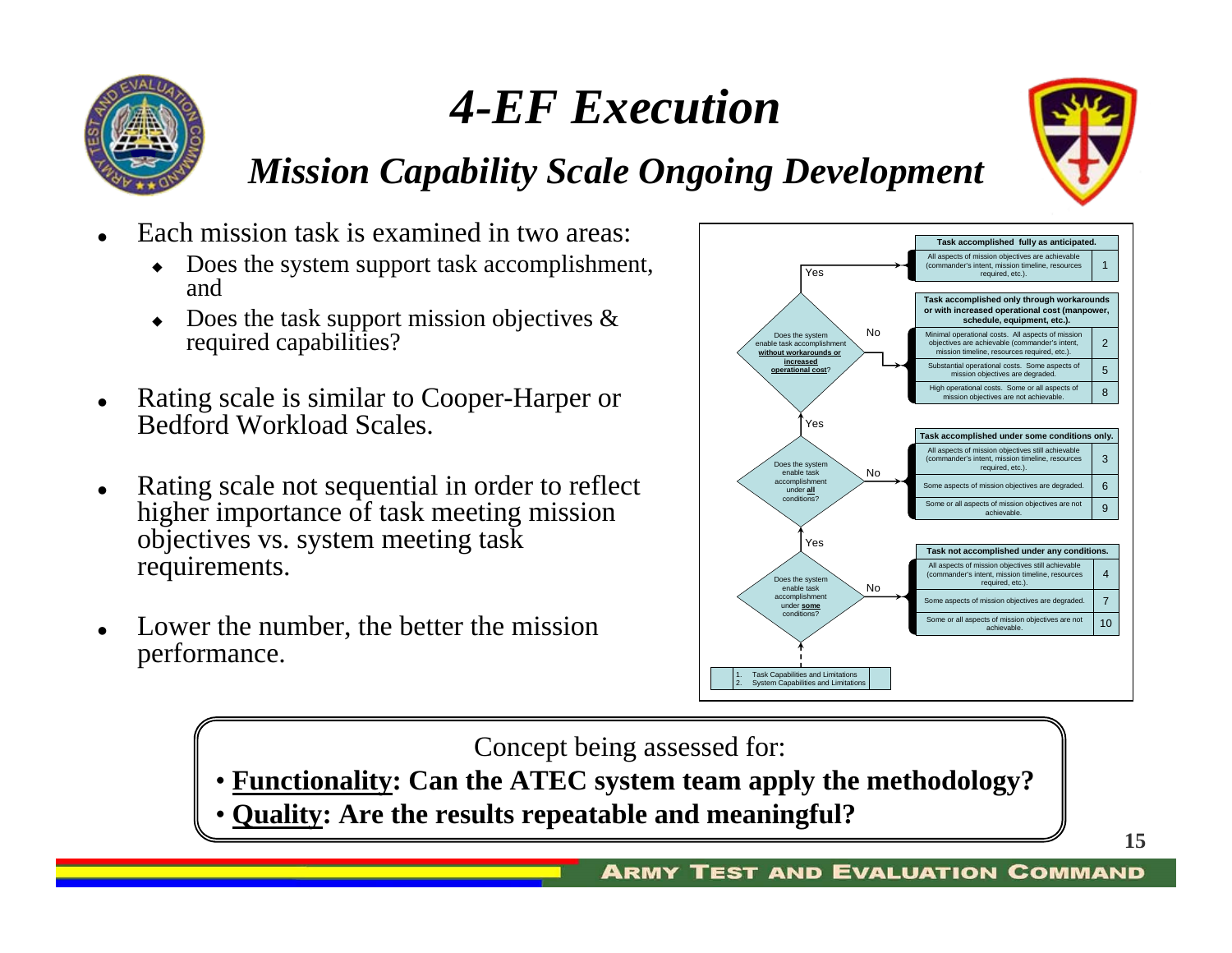

## *Mission-Based T&E Strategy Study Group*



**16**

- Study group was formed in early December 2007. Participants included:
	- U.S. Army Test and Evaluation Command,
	- U.S. Army Evaluation Center,
	- U.S. Army Research Laboratory Survivability/Lethality Analysis Directorate,
	- U.S. Army Research Laboratory Human Research & Engineering Directorate,
	- U.S. Army Materiel Systems Analysis Activity, and
	- DOT&E, Joint Test and Evaluation Methodology
- The group examined four major efforts in detail: Four Element Framework (AEC), Net Enabled Battle Command (ATEC), Missions and Means Framework (ARL), Capability Test Methodology Measures Framework (JTEM).
- Approach:
	- Integrate the various concepts with the **goal of developing a consistent, repeatable and robust integrated T&E methodology for evaluating the capabilities, limitations and contributions of networked system of systems in improving a U.S. force's ability to accomplish their assigned tasks**.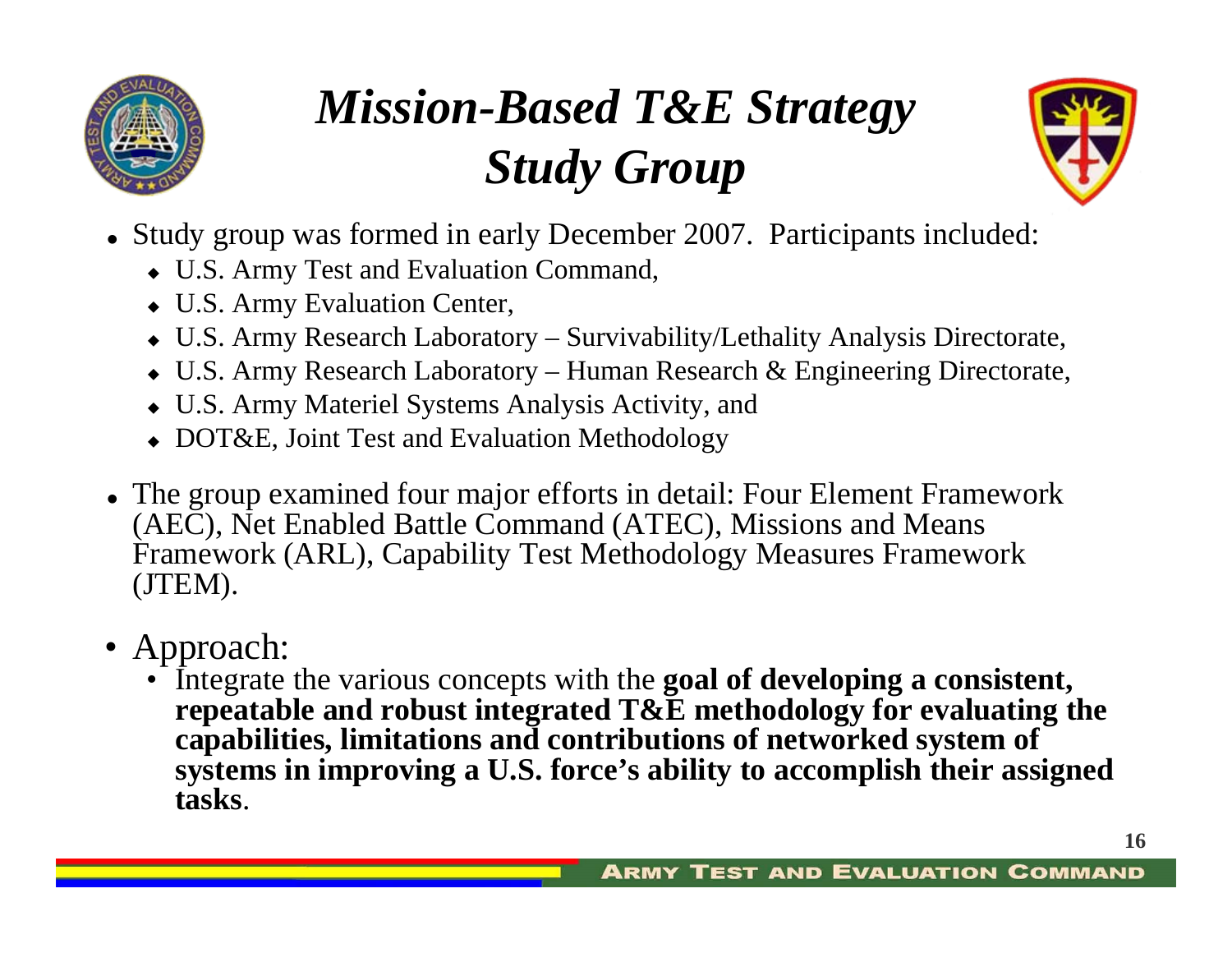

## *Mission-Based T&E Strategy Study Group Results*



- Results Achieved
	- ♦ Group Consensus: An evaluation focused on the **mission tasks** will show causality of individual system performance on capabilities and limitations provided by the system-of-systems (to include the contribution of the networked-enabled command and control).
	- ◆ Group Focus: Development of integrated mission-based T&E process.

| <b>Study Group Approach &amp; Overview</b><br>兽<br><b>Process Extension - Discovery</b><br>Develop<br>Develop Capabilities<br>Extended<br><b>Mission Tasks</b><br><b>Task-Based</b><br>Develop System<br><b>Process</b><br>Description                                                                                                                                                                                                                          | S<br>Associate System with Task<br>Capabilities                                                                                                                                                                                    | 图<br><b>Extended</b><br><b>Task-Based</b><br><b>Process</b>                                                                                                                                                                                                                                                                             | <b>Develop Evaluation</b><br><b>Measures</b>                                   | <b>Study Group Approach &amp; Overview</b><br><b>Process Extension - Planning</b><br>Assign Data Sources to<br>Measures                                                                                                                                                                 | W                                                                                                                                                |                                                                         | $\bigoplus$<br><b>Extended</b><br><b>Task-Based</b><br><b>Process</b>                                                                                                | <b>Study Group Approach &amp; Overview</b><br><b>Process Extension - Data Gathering</b><br>Execute Tests, M&S, etc.                                                                                                                                                                   | E.                                                                                                                  |
|-----------------------------------------------------------------------------------------------------------------------------------------------------------------------------------------------------------------------------------------------------------------------------------------------------------------------------------------------------------------------------------------------------------------------------------------------------------------|------------------------------------------------------------------------------------------------------------------------------------------------------------------------------------------------------------------------------------|-----------------------------------------------------------------------------------------------------------------------------------------------------------------------------------------------------------------------------------------------------------------------------------------------------------------------------------------|--------------------------------------------------------------------------------|-----------------------------------------------------------------------------------------------------------------------------------------------------------------------------------------------------------------------------------------------------------------------------------------|--------------------------------------------------------------------------------------------------------------------------------------------------|-------------------------------------------------------------------------|----------------------------------------------------------------------------------------------------------------------------------------------------------------------|---------------------------------------------------------------------------------------------------------------------------------------------------------------------------------------------------------------------------------------------------------------------------------------|---------------------------------------------------------------------------------------------------------------------|
| <b>Description</b><br><b>Process Task</b><br>Build the mission tasks threads and supporting<br>Develop Mission<br>tasks. Document the mission context and<br>Tasks<br>objectives. Determine the operational conditions<br>Determine system capabilities required to support<br>Develop Task<br>the tasks. Associate the system capabilities with the<br>Capabilities<br>tasks.                                                                                  | <b>Key Output</b><br>· Mission Task List<br>· Operational Conditions.<br>Capabilities required.<br>Task to Capability Linkages.<br>ORD/CDD linkages.                                                                               | <b>Process Task</b><br>Develop<br>Evaluation<br>Measures                                                                                                                                                                                                                                                                                | design of experiments. Associate Critical<br>and measures.                     | <b>Description</b><br>Develop the measures to support the evaluation of<br>task capabilities and system attributes. Perform<br>linkages.<br>Operational Issues with measures. Develop Net<br>Enabled Battle Command (NEBC) domains, issues<br>zenuzeam noitsulsve ot zeonuoz etch missa | <b>Key Output</b><br>Evaluation functional dendritic.<br>Measure to capability/attribute<br>NEBC domains/issues.<br>· Evaluation requirements to |                                                                         | <b>Process Task</b><br><b>Execute Test</b><br>M&S, etc.                                                                                                              | <b>Description</b><br>Support test execution. Review data for sufficiency<br>(is data sufficient to support analysis?) and<br>correctness (was data taken under the correct<br>conditions to support analysis?). Authenticate data.<br>Status evaluation progress. Re-plan or conduct | <b>Key Output</b><br>Data authentication status.<br>· Evaluation status<br>Re-test/regression plans.                |
| Determine system-of-systems (SoS) o<br>Develop System<br>Determine technical requirements. D<br>Description<br>system attributes to meet required cap<br>Associate<br>Associate system components with a<br>System with Task<br>and capabilities. Determine appropri<br>Capabilities<br>conditions for T&E.<br>Allows for consistent & repeatable<br>Anticipated<br>Supports SoS/spiral development<br><b>Benefits</b><br>More rigorous identification of opera | $\left( \frac{1}{2} \right)$<br><b>Extended</b><br><b>Task-Based</b><br>Analyze Data<br><b>Process</b><br><b>Process Task</b><br><b>Description</b>                                                                                | <b>Study Group Approach &amp; Overview</b><br><b>Process Extension - Data Analysis</b><br><b>Compare System</b><br>Performance to Task<br>Capabilities                                                                                                                                                                                  | \$<br><b>Key Output</b>                                                        | . Develop evaluation data<br>design<br>tal design. Dry run and<br>$-MAS$<br>· Integ<br>m performance (effectiveness and<br>DT. OT and M&S.<br>sian risk.<br>T&E resources/improvements.<br><b>ARMY TEST AND EVA</b>                                                                     | support detailed test & M&S<br>é<br>Extended<br><b>Task-Based</b><br><b>Process</b>                                                              | Determine Task Capabilities<br>and Limitations (C&Ls)                   | <b>Study Group Approach &amp; Overview</b><br><b>Process Extension - Reporting</b>                                                                                   | regression tests as necessary.<br>T<br>Report Task C&Ls<br>Report Overall Mission C&Ls                                                                                                                                                                                                | ple data sources and assess progress of the<br>design changes on the T&E plan.<br><b>EST AND EVALUATION COMMAND</b> |
|                                                                                                                                                                                                                                                                                                                                                                                                                                                                 | Analyze authenticated data. Produce analysis<br>products to support the evaluation.<br>Analyze Data<br>Evaluate task/capability criteria (or standards).                                                                           |                                                                                                                                                                                                                                                                                                                                         | Analysis products (charts,<br>tables, graphs, etc.)<br>System analysis report. |                                                                                                                                                                                                                                                                                         | <b>Process Task</b><br>Determine Task<br>C&Ls<br>tasks.                                                                                          | <b>Description</b><br>based on performance and C&Ls of lower level      | Determine task (residual) capabilities and limitations<br>given impact of performance versus task/capabilities<br>standards. Determine the C&Ls of upper level tasks | <b>Key Output</b><br>· Individual Task C&Ls.                                                                                                                                                                                                                                          |                                                                                                                     |
|                                                                                                                                                                                                                                                                                                                                                                                                                                                                 | Determine impact of system performance<br>Compare System<br>meeting/not meeting the standard for the<br>Performance to<br>task/capability. Document analysis results in the<br><b>Task Capabilities</b><br>system analysis report. |                                                                                                                                                                                                                                                                                                                                         |                                                                                |                                                                                                                                                                                                                                                                                         | Report Task<br>C.81 s<br><b>Report Overall</b><br>Mission C&Ls                                                                                   | thread<br>of the unit to achieve operational objectives.                | Present task C&Ls in the context of the mission task<br>Present significant C&Ls that effect the overall ability                                                     | Combined Task C&Ls.<br>. Overall mission task C&Ls.                                                                                                                                                                                                                                   |                                                                                                                     |
|                                                                                                                                                                                                                                                                                                                                                                                                                                                                 | Anticipated<br><b>Benefits</b><br>unit task.                                                                                                                                                                                       | . Data analyzed to the task capability level can be used to assess trends in system<br>performance over changing system capabilities (spiral development).<br>. Better identification of the source of limitations caused by sub-standard system<br>performance due to linkages to SoS and defined association of system performance to |                                                                                |                                                                                                                                                                                                                                                                                         | Anticipated<br><b>Benefits</b>                                                                                                                   | performance.<br>improvement and spiral development planning.<br>systems | . Warfighter Focus: Provides overall report of unit's task C&Ls linked to system                                                                                     | . PEO/PM Focus: Shows impact of system performance to unit's task C&L to facilitate<br>. DOT&E/Congress Focus: Provides improvement to unit's task C&Ls from previous                                                                                                                 |                                                                                                                     |
|                                                                                                                                                                                                                                                                                                                                                                                                                                                                 |                                                                                                                                                                                                                                    | <b>ARMY TEST AND EVALUATION COMMAND</b>                                                                                                                                                                                                                                                                                                 |                                                                                |                                                                                                                                                                                                                                                                                         |                                                                                                                                                  |                                                                         |                                                                                                                                                                      | <b>ARMY TEST AND EVALUATION COMMAND</b>                                                                                                                                                                                                                                               |                                                                                                                     |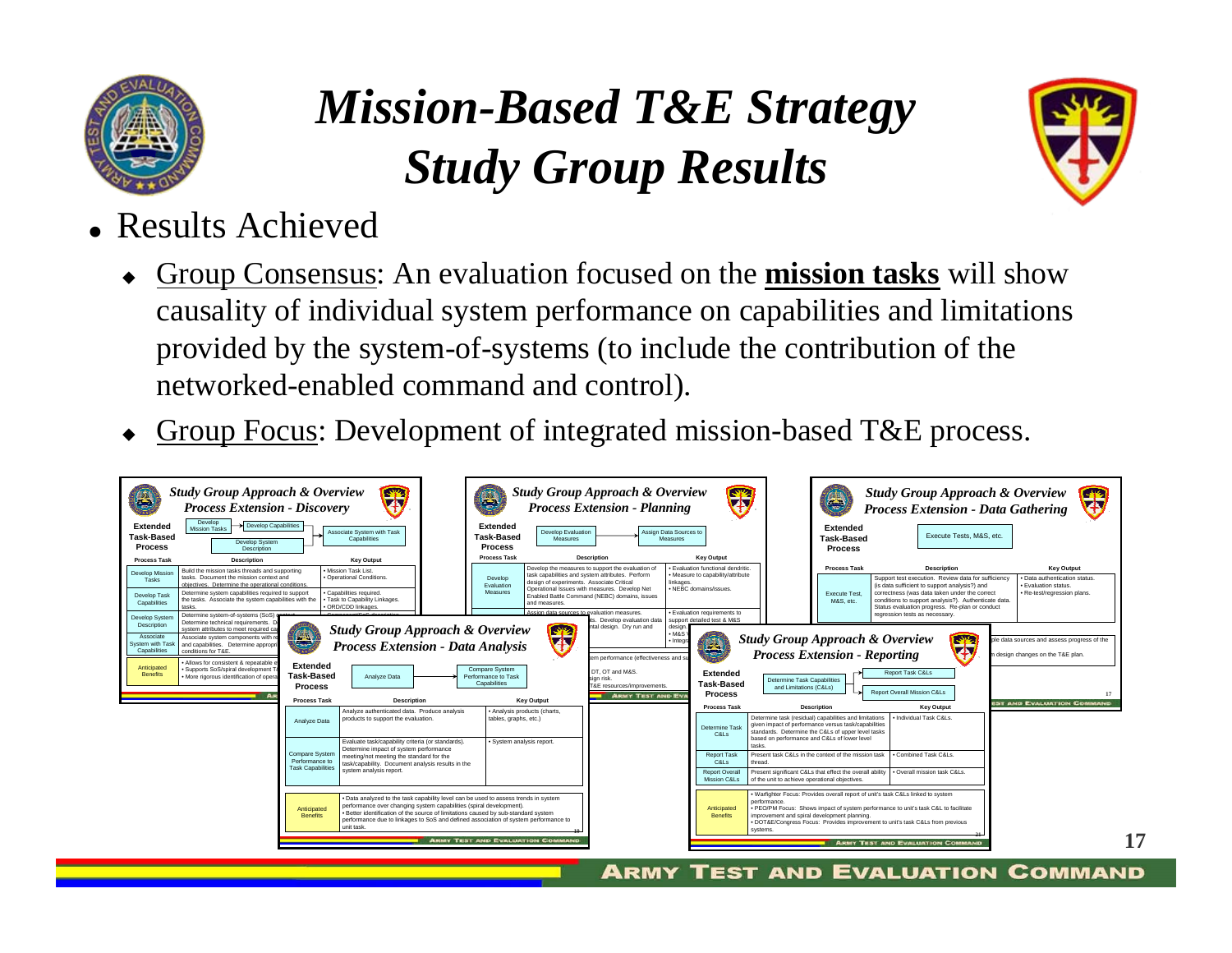

## *Mission-Based T&E Strategy Path Ahead*



Mission-Based T&E Strategy Summit held 5<sup>th</sup>-6<sup>th</sup> Feb 08.

- Briefed out study group results to senior steering group.
- T&E focused on the mission tasks is correct path ahead
- Future efforts should focus on…
	- <u>Development of a common definition of terms</u>: Common language needs to be developed to ensure understanding across organizations.
	- <u>Demonstration of the integrated process</u>: The process needs to be demonstrated to validate the concept and to show that the anticipated benefits can be realized.
	- <u>Coordination of the concept with the rest of the acquisition community:</u> Concept is best executed with a coordinated effort between requirements generator, materiel developer, and T&E Community. Also, lessons learned should be shared with others working similar concepts.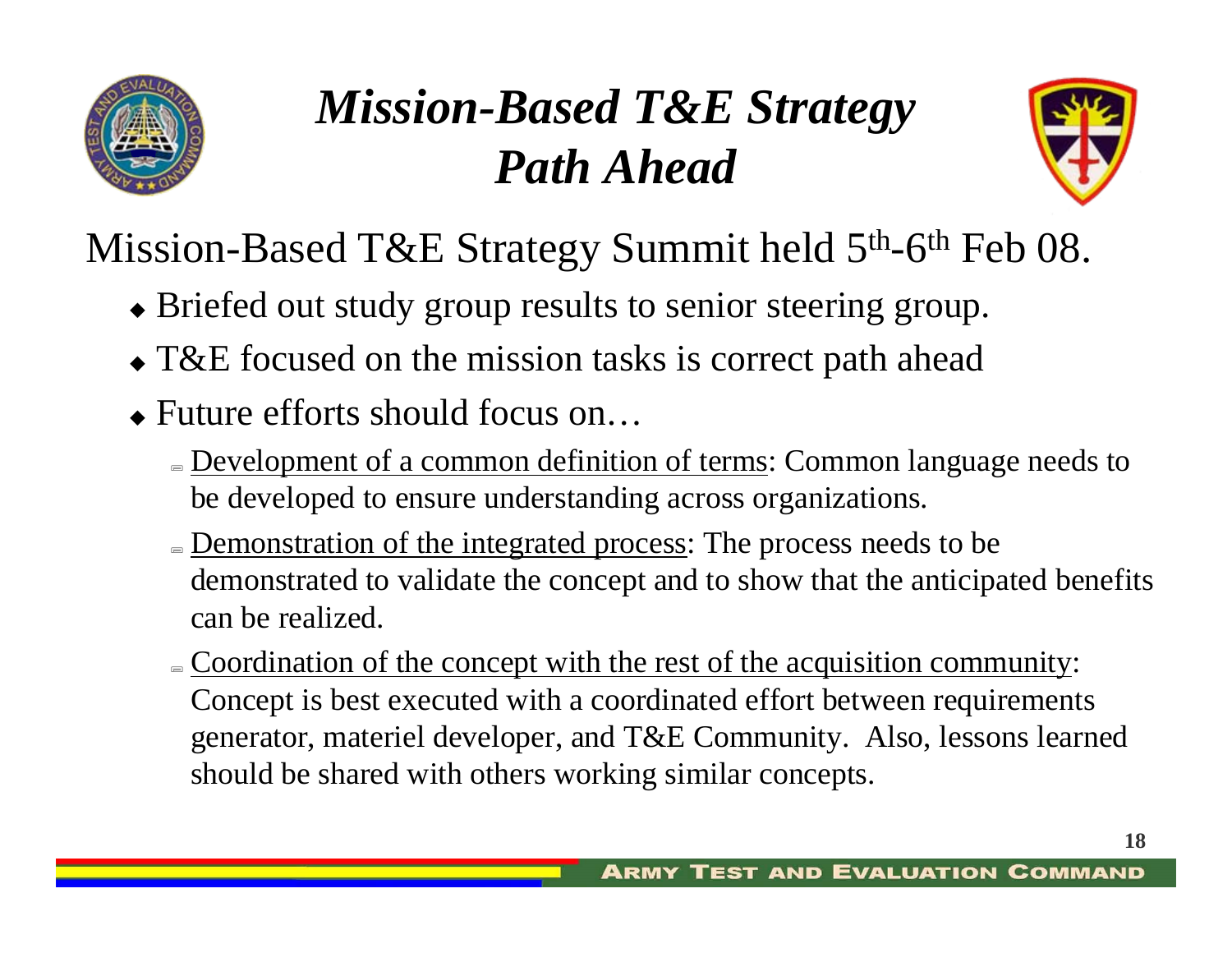





- Four-Element Framework has evolved through case study application of the methodology.
	- More robust mission element.
	- Suitability attributes addressed.
	- System evaluation plan format developed.
	- $\bullet$  Test element re-designed to facilitate assessment of T&E strategies.
	- Methodology for mission task capability roll-up developed.
- Path ahead for mission-based T&E lies in coordination with the acquisition community.
	- Development of common terms.
	- Demonstration of an integrated process.
	- ◆ Open discussions with requirement, materiel developer, and T&E community.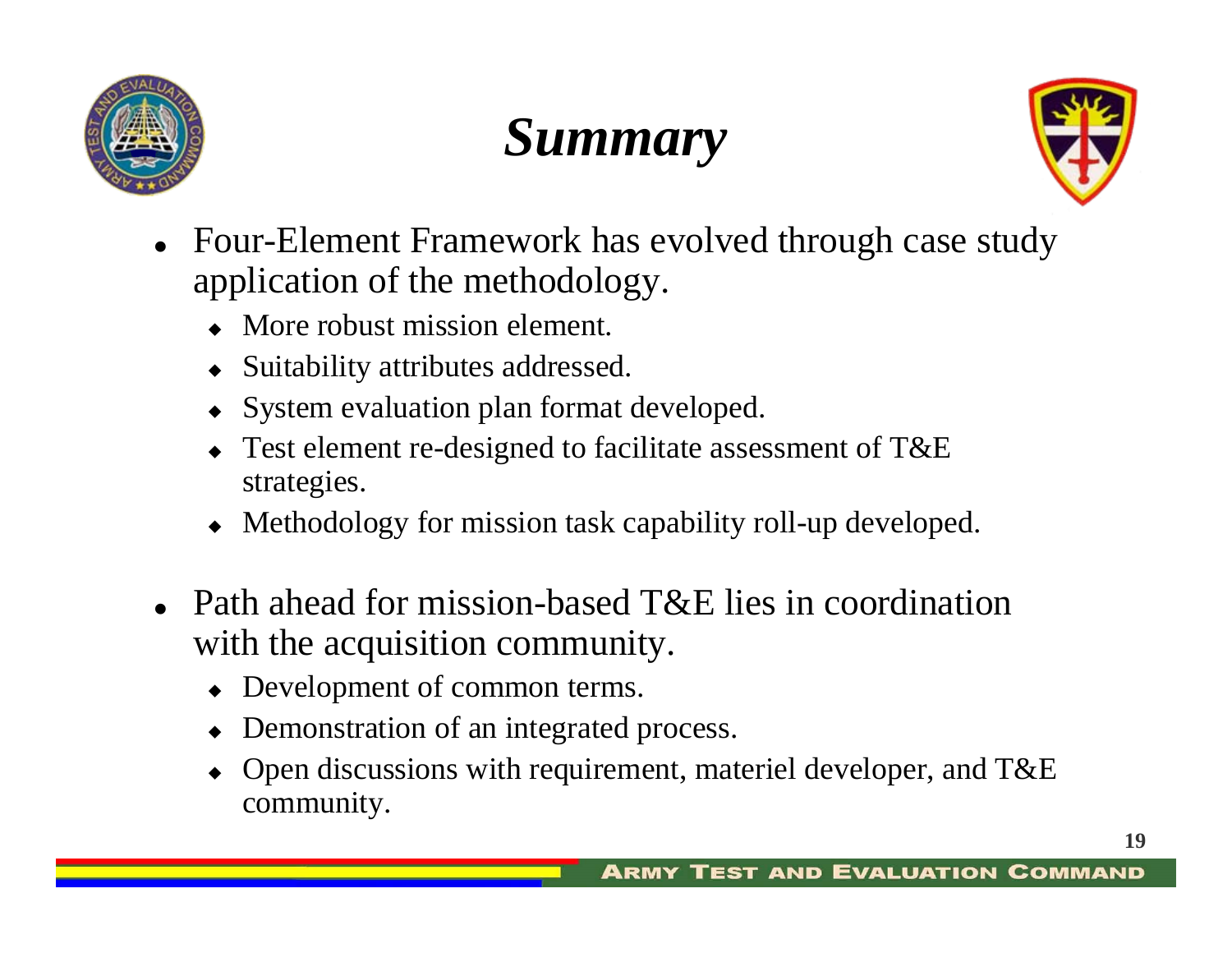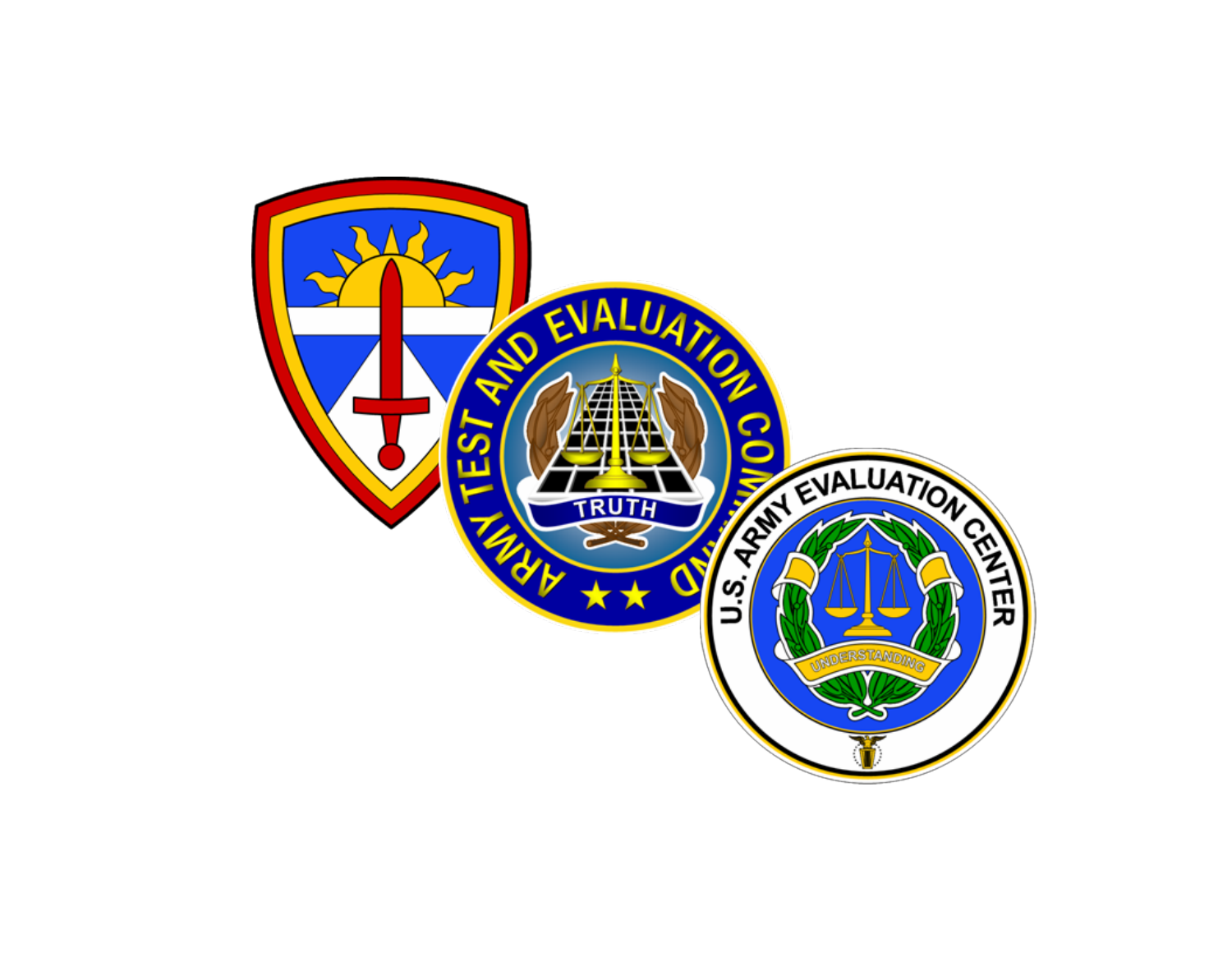





**21**

## Christopher M. Wilcox

U.S. Army Evaluation Center ATTN: TEAE-AV-A4120 Susquehanna Ave. APG, MD 21005 (410) 306-0475 chris.wilcox1@us.army.mil